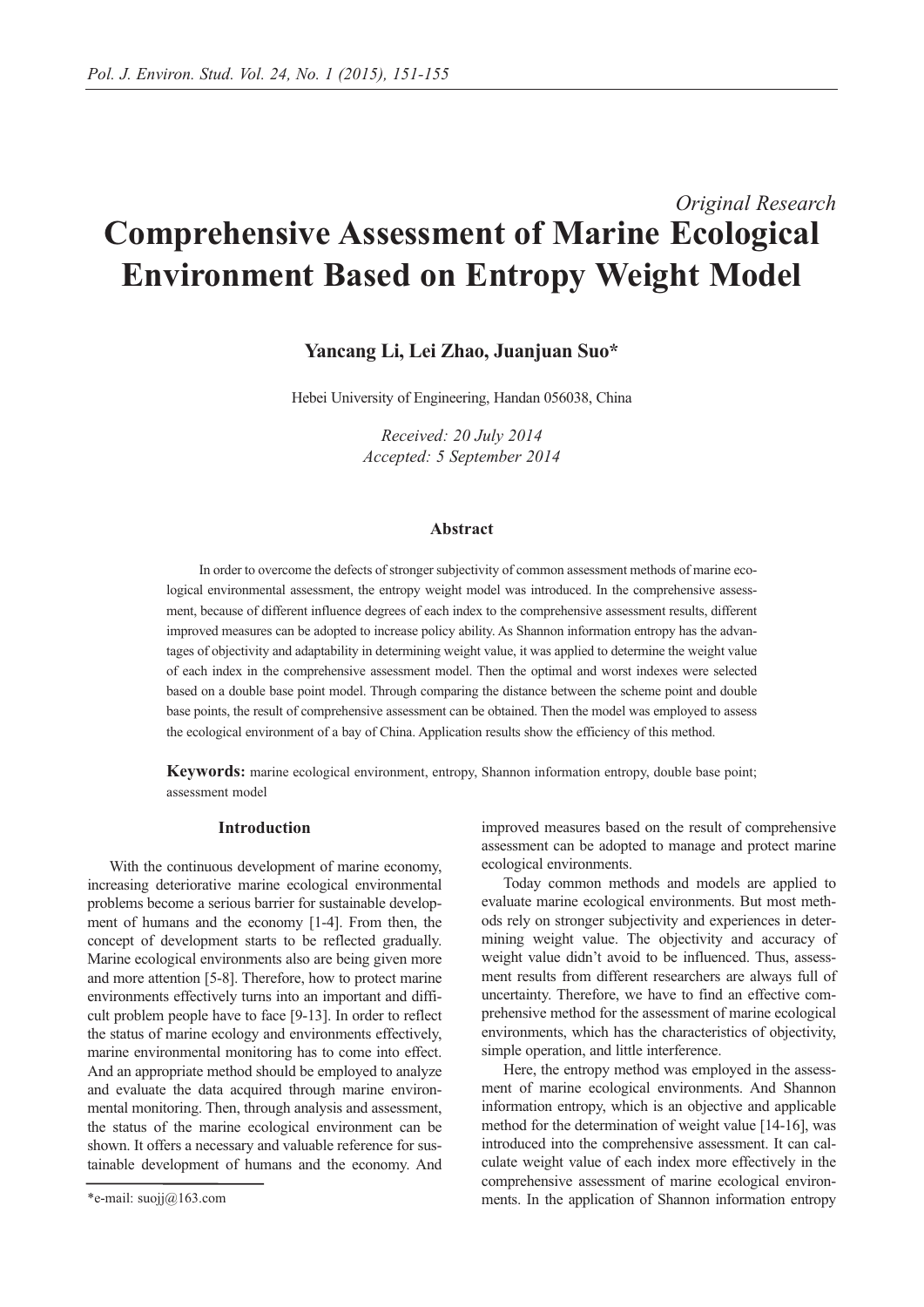method, the greater entropy weight indicates greater variation extent of relevant index, provides much more information, and has a greater effect. So, weight value of the corresponding index also should be bigger. In contrast, for the smaller entropy weight which has little effect, its weight value should be smaller.

The structure of this paper is as follows: we first briefly introduce the importance of marine ecological environmental assessment and clearly point out the advantages of the method employed. Then the comprehensive assessment model of a marine ecological environment based on entropy method was introduced. In the following part, we focus on the application of the model in practice. Finally, through the application in the assessment of marine ecological environment, we show the effectiveness and feasibility of the method.

## Entropy Weight Model and Double Base Method

Entropy, which used to be a thermodynamic concept, was introduced into information theory in 1948 by C. E. Shannon, who put forward the concept of information entropy to measure the level of system chaos or disorder. The double base point method can be employed to solve the problems of assessment and rank for a multi-index scheme [14, 17, 18]. In the assessment, a set of optimal index data selected based on the characters and data of index were seen as an ideal point. A set of worst index data selected based on the characters and data of index were viewed as the anti-ideal point. So, double base points refer to ideal point and anti-ideal point. Then, through comparing the distance between scheme point and double base points, the advantages and disadvantages of assessment scheme were acquired [18].

## Data Standardization

Suppose the research plan is  $x_{ij}$  (*i*=1, 2,..., *n*; *j*=1, 2,..., *m*). It denotes that there are *i* samples and *j* indexes in the research plan. Based on appraisal target characteristics, the indexes are divided into the benefit type, cost type, and stationary indexes. The benefit-type indexes are the indexes whose values are the bigger the better. The cost-type indexes refer to the indexes whose values are the smaller the better. The stationary-type indexes are the indexes whose values are constant.

For the-benefit type indexes, standardization is as follows:

$$
y_{ij} = \frac{x_{ij} - \min x_{ij}}{\max x_{ij} - \min x_{ij}} \tag{1}
$$

For the cost-type indexes, standardization is:

$$
y_{ij} = \frac{\max x_{ij} - x_{ij}}{\max x_{ij} - \min x_{ij}}
$$
 (2)

...where, max  $x_{ij}$  and min  $x_{ij}$  are the maximum and minimum values in the index *j*, respectively.

For the stationary factors, the standardization is:

$$
y_{ij} = 1 - \frac{x_{ij} - x_{ij}^*}{\max |x_{ij} - x_{ij}^*|}
$$
 (3)

...where,  $x_{ij}^*$  is the best stable value in index *j*.

After the standardized processing, the standard matrix  $y=(y_{ij})_{n\times m}$  can be obtained.

## Determination of Entropy Weight

Suppose the weight vector of *m* targets is:

$$
w = (w_1, w_2, \cdots, w_m), 0 \le w_j \le 1
$$
 (4)

In order to determine weight values effectively, Shannon information entropy is introduced:

$$
H = -\sum_{j=1}^{M} w_j \ln w_j \tag{5}
$$

Through the equation of information entropy, it can bring to our knowledge a double-plan question. It should be transferred to a single objective mathematics model to make calculation easy. Then the established single objective mathematics model is as follows:

$$
\min u \sum_{i=1}^{n} w_j (1 - y_{ij}) + (1 - u) \sum_{j=1}^{m} w_j \ln w_j \qquad (6)
$$

Where, *u* is the equilibrium coefficient between two goals and  $0 \le u \le 1$ .

Then the Lagrangian function was employed to solve this model. Establishing the Lagrangian function based on (5) is as follows:

$$
L(w, \lambda) = u \sum_{i=1}^{n} \sum_{j=1}^{m} w_j (1 - y_{ij}) +
$$
  

$$
(1 - u) \sum_{j=1}^{m} w_j \ln w_j - \lambda (\sum_{j=1}^{m} w_j - 1)
$$
 (7)

After solving (7) based on necessary conditions of extreme value existence, the weight model can be obtained:

$$
w_{j} = \frac{\exp\{-[1+u\sum_{i=1}^{n}(1-y_{ij})/(1-u)]\}}{\sum_{j=1}^{m}\exp\{-[1+u\sum_{i=1}^{n}(1-y_{ij})/(1-u)]\}}
$$
(8)

#### Double Base Point Model

Suppose  $d_i^+$  is the distance between the scheme point and the ideal point, and  $d_i$ <sup>-</sup> is the distance between the scheme point and anti-ideal point. According to the expression of Hamming distance,  $d_i^+$  and  $d_i^-$  can be solved as follows:

$$
d_i^+ = \sum_{j=1}^m w_j (y_{ij} - y_{+j})^{\frac{1}{2}} = \sum_{j=1}^m w_j (1 - y_{ij})
$$
 (9)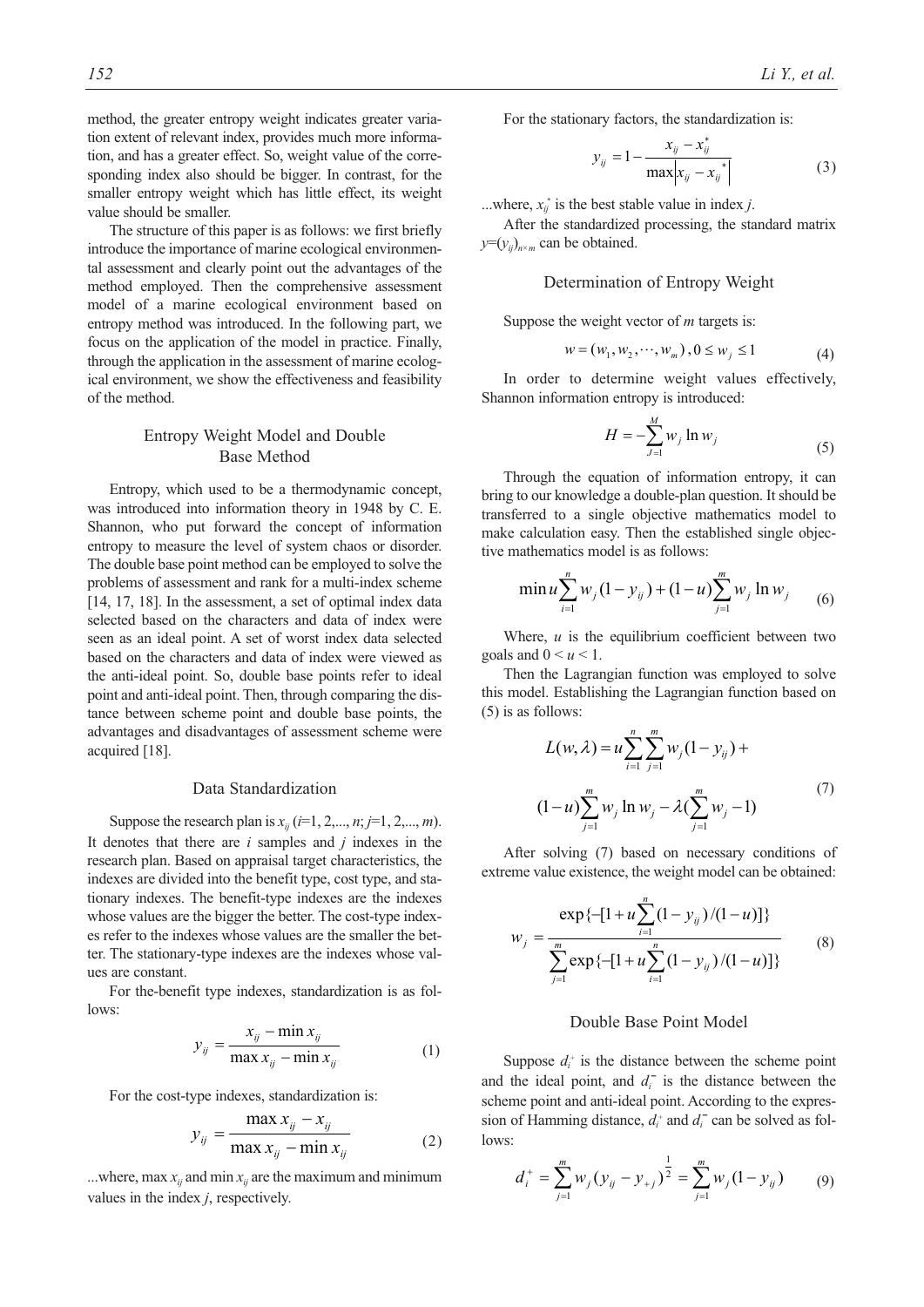Table 1. Comprehensive assessment indexes and monitoring points of Dalian Bay.

| Assessment index                 | No.1   | No. 2  | No. 3   | No. 4   | No. 5  | No. $6$ |
|----------------------------------|--------|--------|---------|---------|--------|---------|
| Suspended matter (mg/L)          | 6      | 7      | 7.7     | 6.4     | 6.3    | 6.1     |
| Petroleum (mg/L)                 | 0.0205 | 0.036  | 0.0205  | 0.018   | 0.0095 | 0.0105  |
| Inorganic nitrogen (mg/L)        | 0.4795 | 0.465  | 0.4065  | 0.04685 | 0.195  | 0.06625 |
| Active phosphate (mg/L)          | 0.0119 | 0.2515 | 0.02515 | 0.01    | 0.0077 | 0.0021  |
| Dissolved oxygen (mg/L)          | 10.2   | 9.85   | 9.76    | 9.81    | 9.78   | 9.92    |
| Salinity (mg/L)                  | 31.5   | 31.3   | 31.3    | 31.5    | 31.4   | 31.6    |
| $Cu$ (ug/L)                      | 32.1   | 45.7   | 36.2    | 27.8    | 22.6   | 32.3    |
| Pb (ug/L)                        | 39.5   | 42.1   | 37.1    | 39.8    | 42.5   | 47.8    |
| $Zn$ (ug/L)                      | 103.5  | 87.5   | 92.3    | 83      | 121.5  | 78.5    |
| $Cd$ (ug/L)                      | 0.61   | 0.87   | 0.96    | 1.32    | 0.81   | 0.77    |
| Organic carbon (ug/L)            | 2400   | 3300   | 2100    | 2600    | 1700   | 1600    |
| Sulfide (ug/L)                   | 874    | 550    | 969     | 1349    | 448    | 525     |
| Diversity index of phytoplankton | 2.46   | 2.24   | 1.99    | 2.42    | 2.48   | 1.47    |
| Diversity index of zooplankton   | 3.16   | 2.68   | 2.42    | 2.33    | 2.72   | 1.98    |
| Diversity index of benthos       | 0.996  | 1.192  | 2570    | 3.348   | 3.1699 | 3.736   |
| Total bacteria (ind/L)           | 23000  | 17000  | 14000   | 20000   | 16000  | 13000   |
| Organism residue                 | 0.234  | 0.205  | 0.147   | 0.356   | 0.127  | 0.109   |

$$
d_i^- = \sum_{j=1}^m w_j (y_{ij} - y_{-j})^{\frac{1}{2}} = \sum_{j=1}^m w_j y_{ij} \qquad (10)
$$

...where  $y_{+j}$  is maximum value of index *j* among *n* assessment samples.

$$
y_{+j} = \max(y_{1j}, y_{2j}, \cdots, y_{nj})
$$
 (11)

In contrast,  $y_{-j}$  is the minimal value of index *j* among *n* assessment samples.

$$
y_{-j} = \min(y_{1j}, y_{2j}, \cdots, y_{nj})
$$
 (12)

In order to compare the distance between the scheme point and double base points, we can define:

$$
T_i = d_i^+ / d_i^- \tag{13}
$$

...where  $T_i$  is the relative quality level of scheme *i*.

# Comprehensive Assessment of Marine Ecological Environment

In order to show the possibility and effectiveness of the method proposed, the comprehensive assessment model was employed to evaluate the marine ecological environment of Dalian Bay [19]. The monitoring points and data are the same as [19]. The comprehensive assessment indexes and monitoring points of Dalian Bay are shown in Table 1.

Table 2. Weight value of each index.

| Assessment index                           | Weight value |
|--------------------------------------------|--------------|
| Suspended matter (mg/L)                    | 0.0816       |
| Petroleum (mg/L)                           | 0.0716       |
| Inorganic nitrogen $(mg/L)$                | 0.0264       |
| Active phosphate (mg/L)                    | 0.1954       |
| Dissolved oxygen $(mg/L)$                  | 0.0089       |
| Salinity (mg/L)                            | 0.0445       |
| Cu (ug/L)                                  | 0.0454       |
| $Pb$ (ug/L)                                | 0.0553       |
| $Zn$ (ug/L)                                | 0.0697       |
| $Cd$ (ug/L)                                | 0.0600       |
| Organic carbon $\left(\frac{ug}{L}\right)$ | 0.0177       |
| Sulfide $(ug/L)$                           | 0.0375       |
| Diversity index of phytoplankton           | 0.1055       |
| Diversity index of zooplankton             | 0.0236       |
| Diversity index of benthos                 | 0.0429       |
| Total bacteria (ind/L)                     | 0.0071       |
| Organism residue                           | 0.0767       |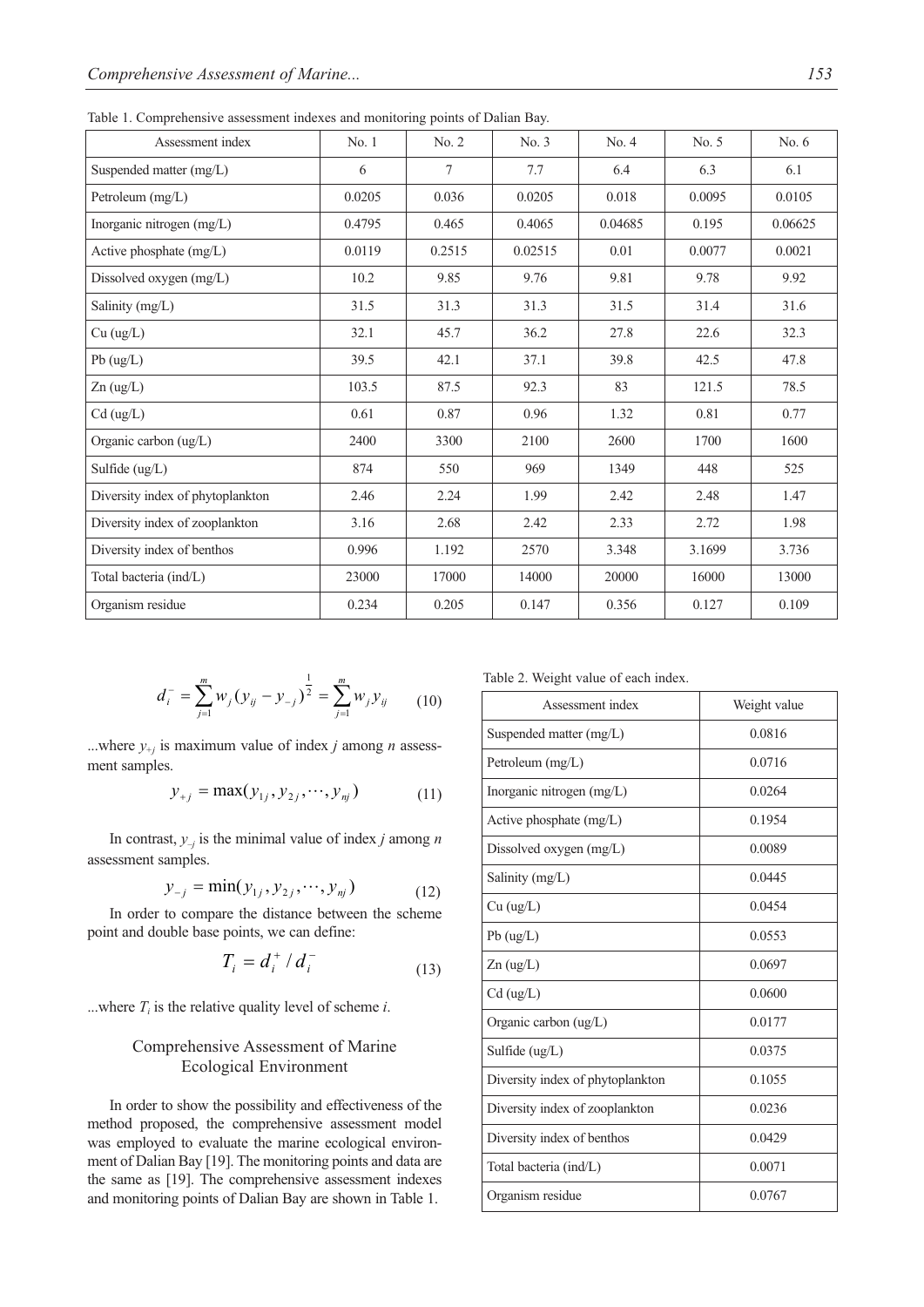Table 3. Relative quality level.

|       |        | $\overline{ }$ |                 | m      | $\mathbf{r}$ |        |
|-------|--------|----------------|-----------------|--------|--------------|--------|
| Value | 0.5603 | 0.6626         | 0.2275<br>0.221 | 1.4341 | 0.0526       | 0.3341 |

So the policy-making matrix is:

 $\int$ ° ° °°  $\overline{\phantom{a}}$  $\overline{\phantom{a}}$  $\left\{ \right.$ 0.234  $\overline{\mathcal{C}}$  $63$  $\Big\}$ °°  $\mathbf{I}$  $\mid$  $\overline{\phantom{a}}$  $x_{6\times 17} =$ 6.1 0.0105 0.06625 0.0021 9.92 31.6 32.3 47.8 78.5 0.77 1600 525 1.47 1.98 3.736 13000 0.109 6.3 0.0095 0.195 0.0077 9.78 31.4 22.6 42.5 121.5 0.81 1700 448 2.48 2.72 3.1699 16000 0.127 6.4 0.018 0.04685 0.01 9.81 31.5 27.8 39.8 83 1.32 2600 1349 2.42 2.33 3.348 20000 0.356 7.7 0.0205 0.4065 0.02515 9.76 31.3 36.2 37.1 92.3 0.96 2100 969 1.99 2.42 2570 14000 0.147 7 0.036 0.465 0.2515 9.85 31.3 45.7 42.1 87.5 0.87 3300 550 2.24 2.68 1.192 17000 0.205 6 0.0205 0.4795 0.0119 10.2 31.5 32.1 39.5 103.5 0.61 2400 874 2.46 3.16 0.996 23000 Then the standard matrix  $y=(y_{ij})_{(i\times 17)}$  can be determined based on equations (1-3):

|  |  | 1 0.5849 0 0.9607 1 0.3333 0.5887 0.7757 0.4186 1 0.4706 0.5272 0.9802 1 0 0 0.4939                                                                              |  |  |  |  |  |  |
|--|--|------------------------------------------------------------------------------------------------------------------------------------------------------------------|--|--|--|--|--|--|
|  |  | $\begin{bmatrix} 0.4118 & 0 & 0.0335 & 0 & 0.2045 & 1 & 0 & 0.5327 & 0.7907 & 0.6338 & 1 & 0.8868 & 0.7624 & 0.4068 & 0.0715 & 0.4 & 0.6113 \end{bmatrix}$       |  |  |  |  |  |  |
|  |  | $0.5849$ $0.1687$ $0.9076$ $0$ $1$ $0.4113$ $1$ $0.6791$ $0.5070$ $0.2941$ $0.4218$ $0.5149$ $0.3729$ $0.5745$ $0.1$ $0.8462$                                    |  |  |  |  |  |  |
|  |  | $y_{6\times17} = \begin{cases} 0.7647 & 0.6792 \\ 0.7647 & 0.6792 \end{cases}$ 1 0.9683 0.1136 0.3333 0.7749 0.7477 0.8953 0 0.5882 0 0.9406 0.2966 0.8584 0.7 0 |  |  |  |  |  |  |
|  |  | $\begin{array}{cccccccc} 0.8235 & 1 & 0.6576 & 0.9775 & 0.0455 & 0.6667 & 1 & 0.4953 & 0 & 0.7183 & 0.0588 & 1 & 1 & 0.6271 & 0.7934 & 0.3 & 0.9271 \end{array}$ |  |  |  |  |  |  |
|  |  |                                                                                                                                                                  |  |  |  |  |  |  |

Here, suppose  $u=0.5$ , according to equation  $(8)$ , the weight vector of *m* targets can be obtained. The weight value of each index is shown in Table 2.

So the distances between scheme point and double base points can be determined according to equations (9-13). Relative quality level of the scheme *i*  $T_i$  was shown in Table 3.

Obviously, we can obtain the result of comprehensive assessment of the marine ecological environment of Dalian Bay according to the table above. The result of comprehensive assessment was shown in Table 4.

Calculation and analysis above indicated that the quality of marine ecological environments near the shore was obviously better than far offshore. Based on the abovementioned factors, we could realize that the coast of Dalian Bay had been seriously polluted. And the assessment result matched the actual situation. In these assessment indexes, biological index was the most important influence factor, which indicated water exchange ability was poor. Emission of industrial waste water causing water body eutrophication became the problem Dalian had to be eager to solve. So, in order to protect marine ecological environments in this sea area, some effective measurements must be adopted to control the emission of pollutants.

|  |  |  |  | Table 4. Result of comprehensive assessment. |  |
|--|--|--|--|----------------------------------------------|--|
|--|--|--|--|----------------------------------------------|--|

| Monitoring point | Order of quality |
|------------------|------------------|
| No. 1            | 4 <sup>th</sup>  |
| No. 2            | 5 <sup>th</sup>  |
| No. 3            | 2 <sub>nd</sub>  |
| No. 4            | 6 <sup>th</sup>  |
| No. 5            | 1 <sup>st</sup>  |
| No. $6$          | 3 <sup>th</sup>  |

## **Conclusions**

The assessment of a marine ecological environment has important significance in theory and practice. And it is also an important basic for realizing the status of marine ecological environments. In order to overcome the disadvantages of stronger subjectivity for existing evaluation methods, the entropy method was employed to evaluate objectively and effectively the status of marine ecological environments. In this method, based on different influence degrees of each index to comprehensive assessment offered, the different measurements can be adopted. Then the feasibility and practicability of policy can be improved. The study provides an effective method for the assessment of marine ecological environments and other fields.

#### **Acknowledgement**

Our work was supported by the Natural Science Foundation of Hebei Province, China (No. E2012402030) and the Program of Selection and Cultivating of Disciplinary Talents of Colleges and Universities in Hebei Province (BR2-206), and the Foundation of the Hebei Educational Committee (ZD2010222).

#### **References**

- 1. DOUVERE F., EHLER C. N. New perspectives on sea use management: Initial finding from European experience with marine spatial planning. Journal of Environment Management **90**, (1), 77, **2009**.
- 2. ZHAND K., WEN Z. Review and challenges of policies of environmental protection and sustainable development in China. Journal of Environmental Management **88**, (4), 1249, **2008**.